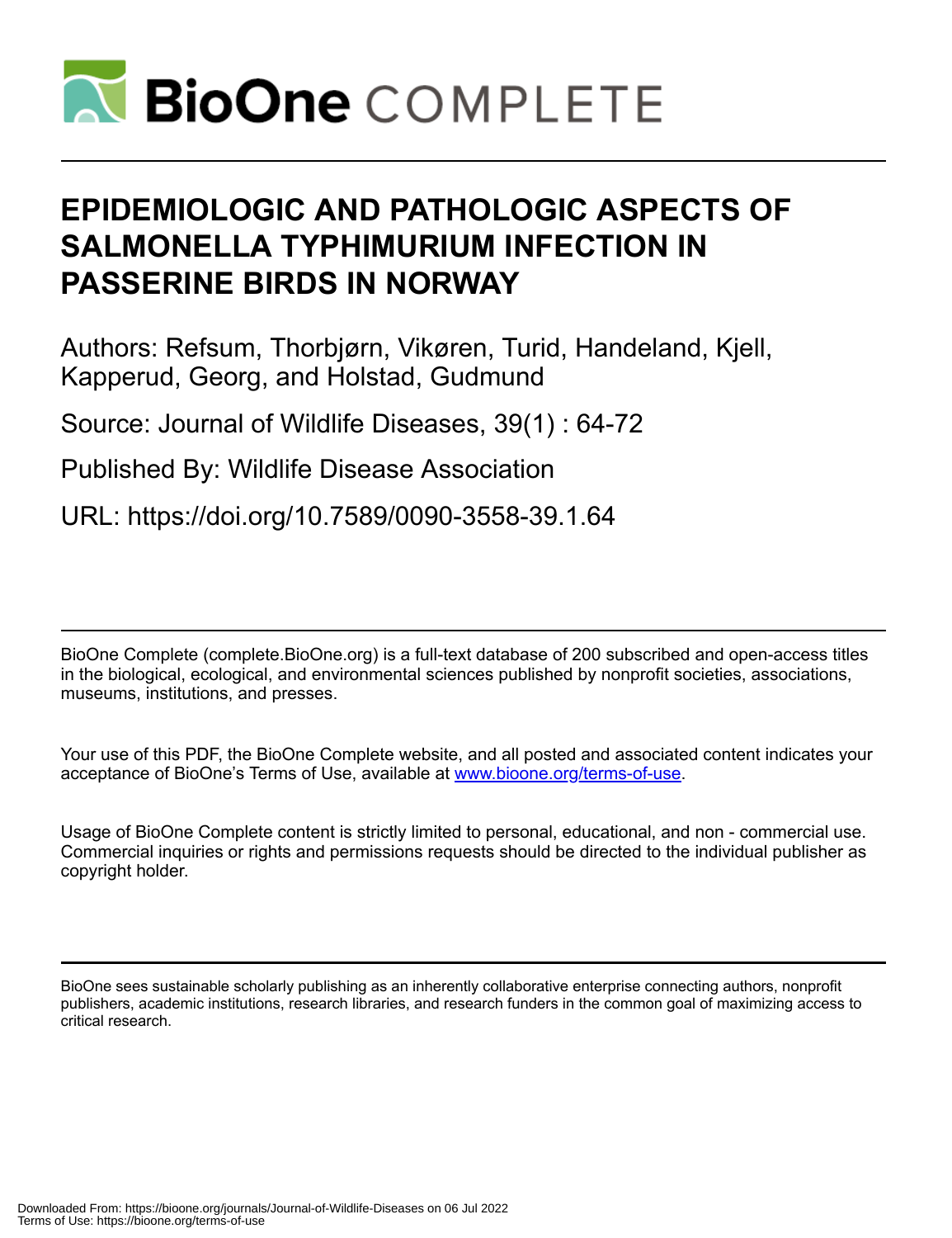# **EPIDEMIOLOGIC AND PATHOLOGIC ASPECTS OF SALMONELLA TYPHIMURIUM INFECTION IN PASSERINE BIRDS IN NORWAY**

**Thorbjørn Refsum,**1,5 **Turid Vikøren,**<sup>2</sup> **Kjell Handeland,**<sup>2</sup> **Georg Kapperud,**3,4 **and Gudmund Holstad**<sup>1</sup>

<sup>1</sup> Section of Bacteriology, National Veterinary Institute, P.O. Box 8156 Dep, N-0033 Oslo, Norway

<sup>2</sup> Section of Wildlife Diseases, National Veterinary Institute, P.O. Box 8156 Dep, N-0033 Oslo, Norway

<sup>3</sup> Division of Infectious Disease Control, Norwegian Institute of Public Health, N-0403 Oslo, Norway

<sup>4</sup> Department of Pharmacology, Microbiology and Food Hygiene, The Norwegian School of Veterinary Science,

<sup>5</sup> Corresponding authors (email: thorbjorn.refsum@fjorfe.no)

ABSTRACT: Septicemic salmonellosis caused by *Salmonella* Typhimurium 4, 12: i : 1, 2 was diagnosed in 94 (64.8%) of 145 small passerines comprising nine species, examined in Norway during 1999–2000. The birds were found dead at private feeding places throughout the country. The bullfinch (*Pyrrhula pyrrhula*), Eurasian siskin (*Carduelis spinus*), common redpoll (*Carduelis flammea*), and Eurasian greenfinch (*Carduelis chloris*) were the most frequently affected species. Pathologic findings in 94 carcasses included poor body condition (84%), enlarged spleen (73%), and necrosis of crop/esophagus (78%), liver (53%), spleen (46%), proventriculus (13%), and intestine (5.3%). Histologically, necrosis consisted of debris, fibrin, inflammatory cells, and aggregates of Gram-negative bacteria and occasionally giant cells. Based on information from questionnaires sick and dead birds were observed at feeding places from December to June, with a distinct peak during February and March. The duration of recorded outbreaks varied from less than 1 wk to 4 mo. In a separate study, 1,990 apparently healthy passerines caught at feeding places established for bird-ringing purposes were surveyed for cloacal carriage of *Salmonella* spp. Forty (2.0%) of the birds examined, representing sampling sites both in southern and northern parts of the country, harbored *S.* Typhimurium 4, 12: i : 1, 2 in their intestines. The carrier species largely reflected the species most often suffering from fatal infection.

*Key words:* Epidemiology, passerines, pathology, salmonella epizootic, *Salmonella* Typhimurium, salmonellosis, wild birds.

#### **INTRODUCTION**

Epizootics in wild-living passerine birds (*Passeriformes*) caused by *Salmonella* Typhimurium were first reported from Switzerland in the 1950s (Bouvier et al., 1955). Epizootics also have been reported in Great Britain (Wilson and MacDonald, 1967), Germany (Schaal and Ernst, 1967), Sweden (Hurvell et al., 1974), Denmark (Nielsen and Clausen, 1975), USA (Hudson and Tudor, 1957) and Canada (Wobeser and Finlayson, 1969). This disease was first recognized in Norway in 1969 and has since been diagnosed regularly. The disease is invariably associated with *S.* Typhimurium 4,  $12: i: 1, 2$  and occurs at private feeding places during winter (Refsum et al., 2002). *S.* Typhimurium has also been the most common serovar found in bird species other than small passerines in Norway and Sweden (Borg, 1985; Refsum et al., 2002). Nevertheless, small passerines constituted the vast majority of the postmortem avian cases (93.8%) at the National veterinary institute in Norway during 1969–2000.

In passerines, *S.* Typhimurium usually causes subacute septicemic infection (Daoust et al., 2000). Tits (*Paridae*) seem to be less susceptible to the infection than finches (*Fringillidae*) and sparrows (*Ploceidae, Emberizidae*) (Englert et al., 1967; Schaal and Ernst, 1967; Cornelius, 1969; Hurvell et al., 1974). Species differences are also reflected in the lesions; necrosis in esophagus and crop occurs in finches and sparrows (Kösters and Scheer, 1967; Wobeser and Finlayson, 1969; Daoust et al., 2000) but not in tits (Englert et al., 1967; Hurvell et al. 1974). These differences may be due to greater resistance in tits, or they may be less exposed to the bacteria due to their feeding behavior (Englert et al., 1967; Cornelius, 1969; Hurvell and Jevring, 1974). Systematic and detailed de-

Box 8146 Dep, 0033 Oslo, Norway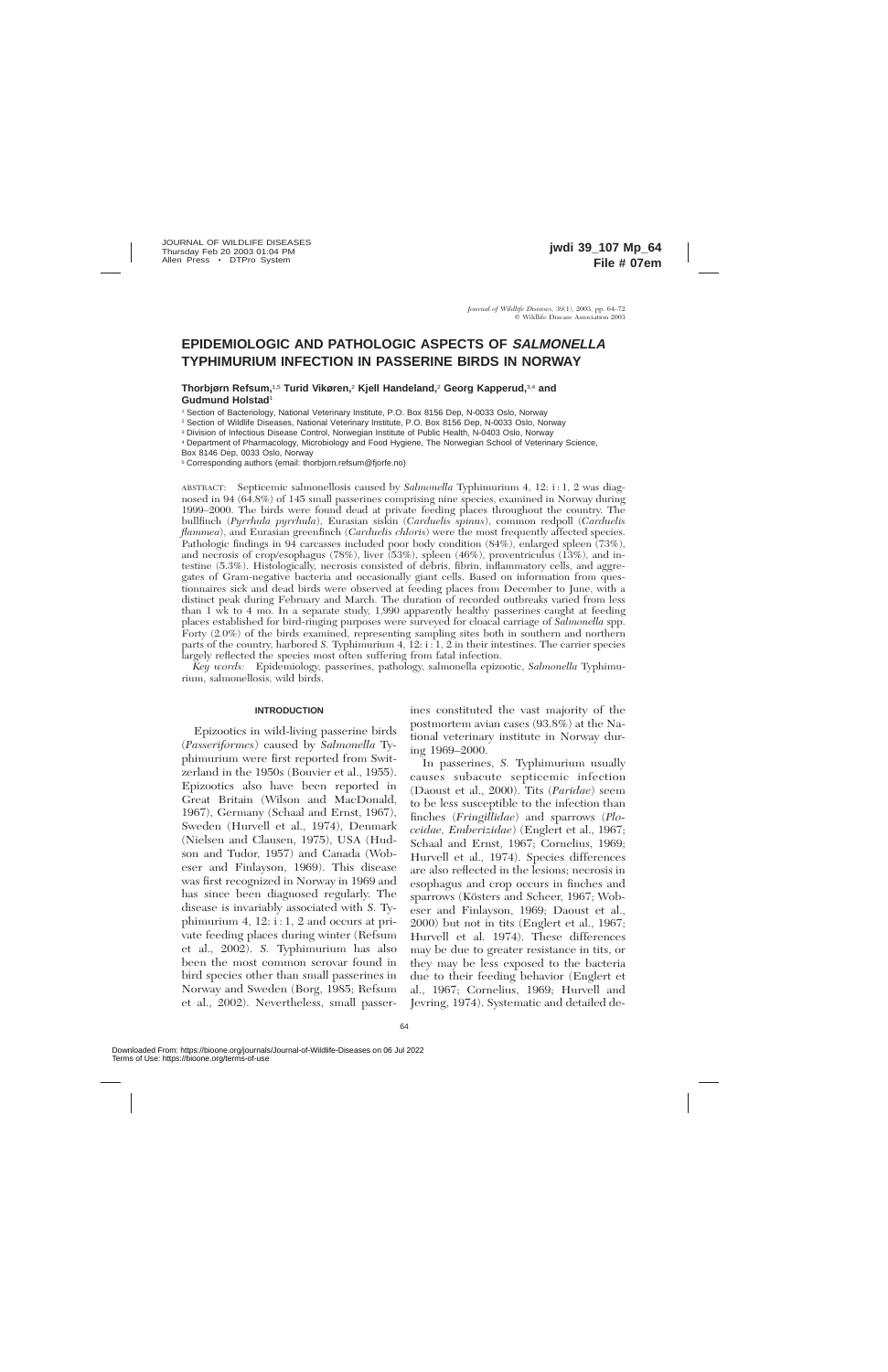scriptions of lesions associated with salmonellosis in passerine species are rather scarce; only a few reports describe histopathologic findings (Hurvel, 1973; Routh and Sleeman, 1995; Pennycott et al., 1998; Daoust et al., 2000; Hudson et al., 2000).

Healthy carriers of *S.* Typhimurium in passerine populations are considered to be a major source of fatal infections (Greuel and Arnold, 1971; Hurvell et al., 1974; Pennycott et al., 1998; Daoust et al., 2000). Salmonella carriage in passerines varying from 0–8.3% (in special cases 14– 43%); sparrows and starlings (*Sturnus vulgaris*) are the most common carriers (Wilson and MacDonald, 1967; Goodchild and Tucker, 1968; Marx, 1969; Tizard et al., 1979; Brittingham et al., 1988; Čížek et al., 1994; Morishita et al., 1999).

In this study, we report pathologic findings and epidemiologic data linked to fatal salmonellosis in passerine birds at private feeding places in Norway. Additionally, we present results of a survey of salmonellacarriage among passerines.

### **MATERIALS AND METHODS**

#### **Pathologic examination**

During 1998–2000, the public was encouraged, through requests published in periodicals of the Norwegian Zoological Society and the Norwegian Ornithological Society, to collect birds found dead at private feeding places, and to forward the carcasses to the National Veterinary Institute for pathologic and bacteriologic examination. The carcasses were collected from January 1998 to April 2000 and kept frozen up to 2 mo by the consignors until submission to the laboratory. All carcasses received during 1999 and 2000 (145) were subjected to extensive postmortem examination. The birds received in 1998 (34) were subjected to less extensive postmortem examination, and therefore included only in the bacteriologic part of the study. At necropsy, species, sex, weight, body condition, and pathologic findings where recorded. From the birds submitted in 1999, specimens of the lungs, heart, liver, spleen, kidneys, and other organs with gross findings, were fixed in 10% buffered formalin. Fixed specimens were processed routinely, embedded in paraffin, sectioned at  $5 \mu m$ , and stained with hematoxylin and eosin for histologic examination (Culling et al., 1985). Sections that

included gross lesions were also Gram stained (Culling et al., 1985). Histologic examination was not conducted on birds received in 2000.

#### **Questionnaires**

Epidemiologic information was obtained by requesting the consignors of dead birds to fill in a questionnaire. However, only questionnaires from consignors who submitted birds which laboratory examination subsequently confirmed to be cases of salmonellosis were included in the study. The questionnaires from consignors, whose dead birds were assigned other diagnosis than salmonellosis, were too few to make a comparable statistical analysis of the two groups, and thus excluded from the study. Data concerning time and duration of the incidents, species and numbers of sick and dead birds, the different species at the feeding place, type of feed, feeding routines, as well as earlier episodes with sick or dead birds, were collected and analyzed using the computer program Epi Info (version 6.04 b/c, Centers for Disease Control and Prevention, Atlanta, Georgia, USA). Salmonellosis incidents were classified in two categories; single cases representing one dead bird, and outbreaks involving at least two sick or dead birds. Species observed at the feeding place at least once a week during the winter were classified as common species.

#### **Carriers of salmonella**

Cloacal swabs were collected from apparently healthy passerines caught at 21 feeding places established for bird-ringing purposes during the winters of 1998–2000. The feeding places were located in 15 of 19 Norwegian counties, including southern and northern Norway. The swabs were kept in Stuart's transport medium (Statens Serum Institut, Copenhagen, Denmark), cooled in refrigerator before submission, and examined at the laboratory within 3–4 days after collection.

#### **Bacteriologic examinations**

Bacteriologic examination was performed on all bird carcasses (179) received during 1998– 2000. Samples from liver, lungs, and heart blood were separately inoculated on two blood agar (BA) plates (Bacto Blood Agar Base No 2, Difco Laboratories, Detroit, Michigan, USA) containing 5% bovine blood, and on one bromothymol-blue lactose sucrose agar (BBLSA) plate (Bacto heart infusion agar 40.0 g, lactose 120 g, saccharose 120 g,  $Na<sub>2</sub>S<sub>2</sub>O<sub>3</sub>*5H<sub>2</sub>0 12 g, bromothymol-blue 0.96 g,$ and crystal-violet 0.06 g in 1,000 ml distilled water). The two BA plates were incubated in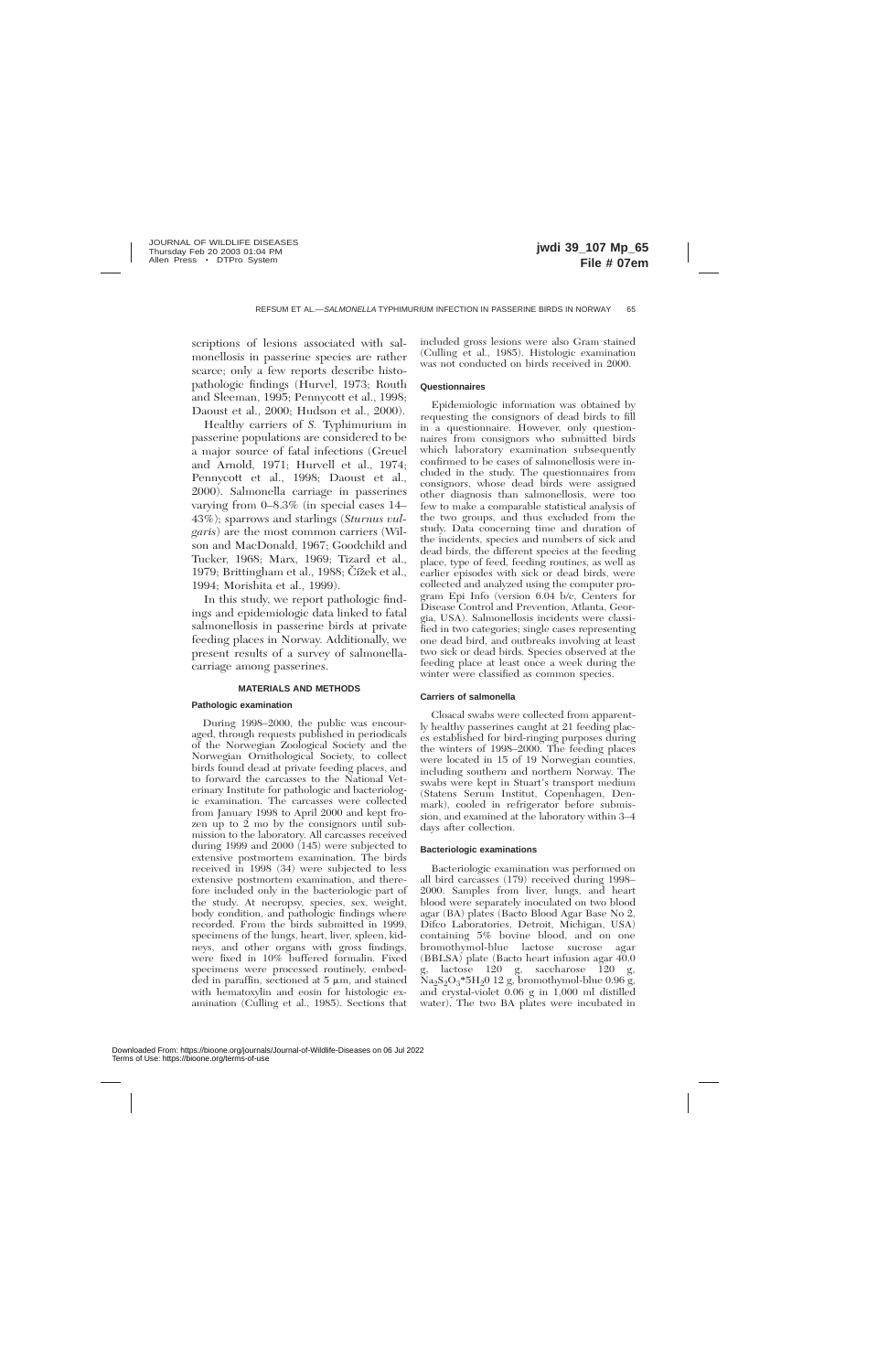$5\%$  CO<sub>2</sub> atmosphere and in anaerobic conditions, respectively, while the BBLSA plate was incubated aerobically. All plates were incubated overnight at 37 C.

Cloacal swabs from live birds, and intestines from carcasses, were cultured for *Salmonella* according to the Nordic Committee on Food Analysis (Anonymous, 1991). Briefly, cloacal swabs were individually incubated in 9.9 ml buffered peptone water (BPW) (Oxoid CM509, Oxoid Limited, Hampshire, England) at 37 C for 24 hr. One hundred  $\mu$ l from each of five samples were further pooled into 49.5 ml Rappaport-Vassiliadis Soya broth (RVS) (Oxoid CM866) and incubated at 42 C for 24 hr. Finally, the pooled RVS-samples were inoculated on modified brilliant green agar (Difco 218801) and BBLSA and incubated at 37 C for 24 hr. Meanwhile, the BPW-incubated swabs were kept in a refrigerator for possible later investigation. Intestines with contents were incubated in BPW in a ratio of 1:10 (weight/volume), after which 100  $\mu$  from each sample were transferred to 10 ml RVS. Further the procedures were otherwise identical to those describe above. Presumptive salmonella colonies were further characterized by inoculation on triple sugar iron (Difco 226540) and urease medium (Difco 228310). The cultivation procedures were repeated to identify the individual sample from positive pooled samples. Serologic typing was done by use of poly- and univalent sera (Statens Serum Institut, Copenhagen, Denmark) according to Popoff and Le Minor (1992).

# **RESULTS**

# **Bacteriologic findings in bird carcasses**

*Salmonella* Typhimurium 4, 12: i : 1, 2 was isolated from 123 of 179 birds (68.7%) examined bacteriologically during 1998– 2000 (Table 1). The salmonella-positive birds originated from 87 private feeding places located across the country. In 115 of the salmonella-positive birds, the bacterium was present in lung, heart blood, liver, and intestine, indicating septicemic infection. In four birds, one bullfinch (*Pyrrhula pyrrhula*) and three Eurasian siskins (*Carduelis spinus*), the bacterium was present in lung, heart blood, and liver, but not in the intestine, indicating septicemic infection without intestinal colonization. The remaining salmonella-infected birds; two Eurasian siskins, one bullfinch, and one Eurasian greenfinch (*Carduelis chloris*),

had intestinal infection only (carrier birds) and had died from trauma.

# **Pathologic findings in bird carcasses**

From a total of 145 birds subjected to thorough postmortem examination in 1999 and 2000, 94 had died from septicemic salmonellosis (Table 2). Affected birds were equally distributed with regard to sex, and represented nine species. Most were emaciated or in poor body condition (84.0%) with wasted pectoral muscles and no visible fat. Affected birds (91.5%), except for three Eurasian siskins, three common redpolls (*Carduelis flammea*), one tree sparrow (*Passer montanus*) and one great tit (*Parus major*), also had marked organ lesions (Table 2). The most constant finding was yellow-white, multifocal to confluent necrosis in the wall of the esophagus and crop (77.7%) (Fig. 1). Scattered foci of necrosis were also common on the surface of the liver (53.2%) and spleen (45.7%), and less frequently in the wall of the proventriculus (12.8%) and intestines (5.3%). The spleen was enlarged in most cases (73.4%). In all 78 birds (83.0%) had necrotic lesions in one or several parts of the upper digestive tract (esophagus/crop/proventriculus), and 55 (58.5%) of these also had similar lesions in the liver and/or spleen. With the exception of one Eurasian siskin with necrosis in the proventriculus only, all birds with gross lesions in the proventriculus or intestine also had necrosis in other organs. Eight birds (8.5%) had necrosis only in the liver and/or spleen. Fifty-one birds that did not die of salmonellosis, died either from trauma (23%), emaciation (5%), or other causes (7%).

Histologically, necrosis in the crop/ esophagus affected the entire mucosa, and commonly the submucosa and lamina muscularis. Necrotic areas consisted of fibrin, debris, heterophilic and mononuclear inflammatory cells, and large amounts of Gram-negative bacteria. The necrosis seen in proventriculus and intestine were similar to those in the crop/esophagus, but normally less extensive. Hepatic and splen-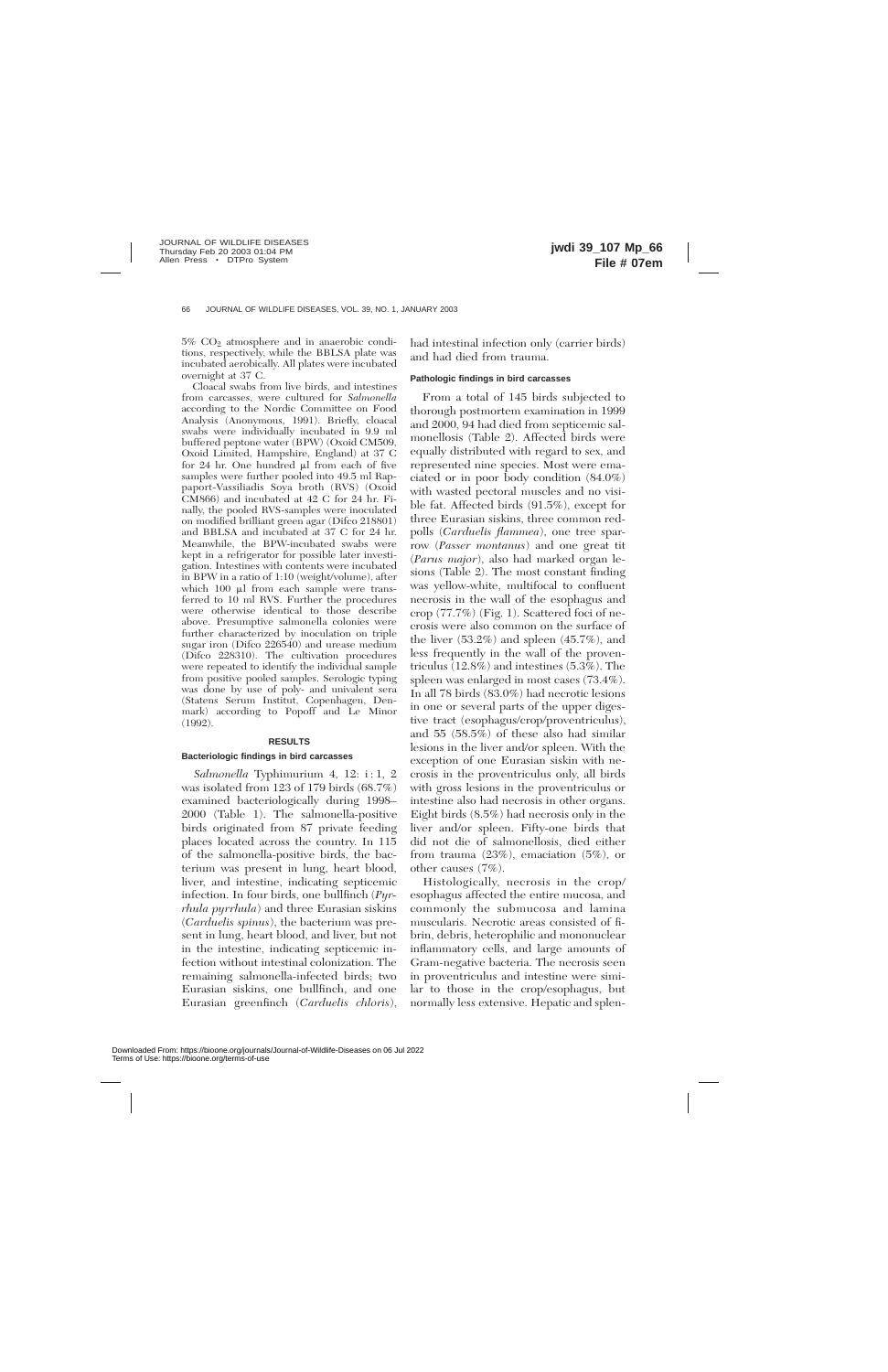TABLE 1. *Salmonella* Typhimurium 4, 12 : i : 1, 2-infection in birds found dead at 87 private feeding places by species, Norway 1998–2000, common species observed at 70a feeding places, and isolation of *S.* Typhimurium 4,  $12$ :  $i$ :  $1$ ,  $2$  from carrier birds.

|                                                  | Carcasses                      |                                          | Common<br>species                        | Carriers                       |                                          |
|--------------------------------------------------|--------------------------------|------------------------------------------|------------------------------------------|--------------------------------|------------------------------------------|
| Species                                          | Number<br>of birds<br>examined | Number<br>of birds<br>infected<br>$(\%)$ | number<br>of feeding<br>places<br>$(\%)$ | Number<br>of birds<br>examined | Number<br>of birds<br>infected<br>$(\%)$ |
| Great tit (Parus major)                          | 13                             | 2(15)                                    | 69 (99)                                  | 303                            | $\Omega$                                 |
| Bullfinch (Pyrrhula pyrrhula)                    | 63                             | 49 (78)                                  | 60(86)                                   | 281                            | 8(2.8)                                   |
| Blue tit (Cyanistes caeruleus)                   | 6                              | 2(33)                                    | 56 (80)                                  | 138                            | $\theta$                                 |
| Eurasian greenfinch (Carduelis chloris)          | 10                             | 8(80)                                    | 53 (76)                                  | 380                            | 2(0.5)                                   |
| Black-billed magpie (Pica pica)                  |                                |                                          | 40(57)                                   | 1                              | $\theta$                                 |
| Willow tit (Poecile montanus)                    |                                |                                          | 39(56)                                   | 26                             | $\theta$                                 |
| Common redpoll (Carduelis flammea)               | 31                             | 26(84)                                   | 29(41)                                   | 348                            | 12(3.4)                                  |
| Coal tit (Parus ater)                            |                                |                                          | 28(40)                                   | 16                             | 0                                        |
| Yellow hammer ( <i>Emberiza citrinella</i> )     |                                |                                          | 27 (39)                                  | 51                             | 1                                        |
| Eurasian siskin (Carduelis spinus)               | 40                             | 33 (83)                                  | 25(36)                                   | 159                            | 14(8.8)                                  |
| Wood nuthatch (Sitta europaea)                   |                                |                                          | 25(36)                                   | 20                             | $\Omega$                                 |
| Common blackbird (Turdus merula)                 | $\mathbf{1}$                   | $\Omega$                                 | 24 (34)                                  | 26                             | $\Omega$                                 |
| House sparrow (Passer domesticus)                | 1                              | $\theta$                                 | 24 (34)                                  | 25                             | 2(8)                                     |
| Eurasian jay (Garrulus glandarius)               |                                |                                          | 20(29)                                   | $\theta$                       |                                          |
| Great spotted woodpecker (Dendrocopos major)     |                                |                                          | 18(26)                                   | 3                              | $\theta$                                 |
| Carrion crow (Corvus corone)                     |                                |                                          | 14(20)                                   | $\Omega$                       |                                          |
| Marsh tit (Parus palustris)                      |                                |                                          | 13(19)                                   | $\overline{2}$                 | $\Omega$                                 |
| European robin (Erithacus rubecula)              |                                |                                          | 11(16)                                   | 11                             | $\Omega$                                 |
| Eurasian tree sparrow ( <i>Passer montanus</i> ) | $\overline{4}$                 | 1(25)                                    | 11(16)                                   | 40                             | $\theta$                                 |
| Brambling (Fringilla montefringilla)             | 1                              | 1(100)                                   | 9(13)                                    | 77                             | $\Omega$                                 |
| Bohemian waxwing (Bombycilla garrulus)           | $\overline{2}$                 | $\theta$                                 | 4(6)                                     | 8                              | 1(13)                                    |
| Chaffinch (Fringilla coelebs)                    | 1                              | $\theta$                                 | 4(6)                                     | $\theta$                       |                                          |
| Blackcap (Sylvia atricapilla)                    |                                |                                          | 3(4)                                     | 3                              | $\theta$                                 |
| Hawfinch (Coccothraustes coccothraustes)         | $\mathfrak{2}$                 | 1(50)                                    | $() (- )$                                | 5                              | $\Omega$                                 |
| Common crossbill (Loxia curvirostra)             | $\overline{2}$                 | $\theta$                                 | $0(-$                                    | $\Omega$                       |                                          |
| Other species                                    | $\overline{2}$                 | $\Omega$                                 |                                          | 67                             | $\theta$                                 |
|                                                  | 179                            | 123                                      |                                          | 1,990                          | 40                                       |

<sup>a</sup> One missing value.

ic lesions were characterized by extensive necrosis with accumulation of inflammatory cells, and occasional multinucleated giant cells, in combination with small acute foci of necrosis with no inflammatory response. Aggregates of Gram-negative bacteria were seen in association with necrosis, but also occurred elsewhere in hepatic and splenic parenchyma. Pulmonary, renal, and myocardial findings included scattered aggregates of Gram negative bacteria, usually located within vessels, although in some sites, the aggregations were found in combination with small foci of necrosis. Four of eight birds with septicemic salmonellosis and no grossly visible lesions,

had acute focal necrosis with little or no reactive change nor bacteria.

#### **Questionnaires**

Questionnaires were received from 71 (82%) of 87 feeding places with confirmed cases of salmonellosis during 1998–2000, representing 17 single cases and 54 outbreaks. Sick and dead birds were observed from December to June, with a distinct peak during February and March (Fig. 2). The duration of the outbreaks varied from less than 1 wk up to 4 mo (median= $1.35$ ) mo, mean= $1 \text{ mo}$ ).

Overall, 205 birds were reported found dead; 121 of these birds were submitted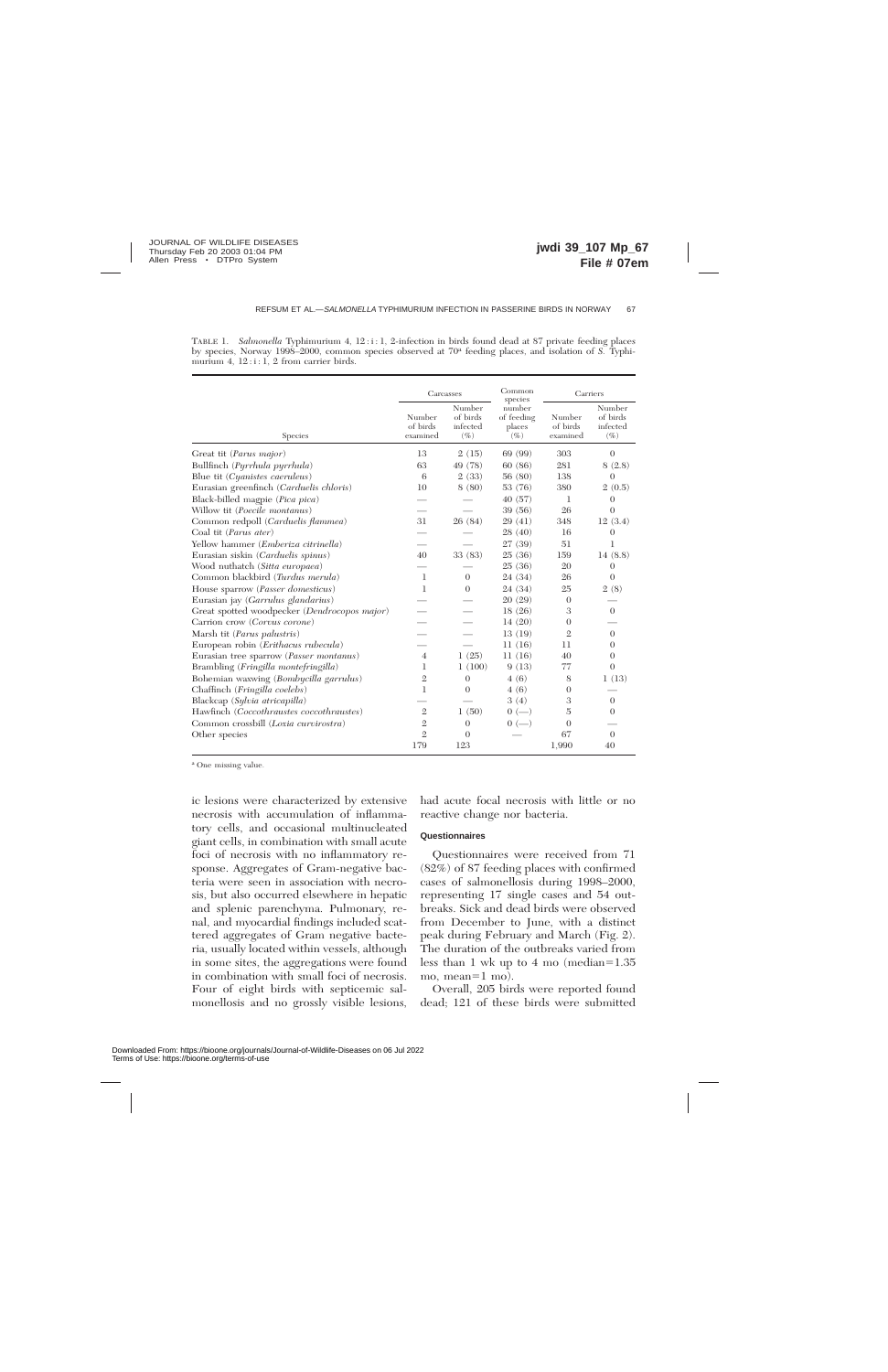|                                              | Number of      |                          |                                       | Number of birds (%) with necrosis in organs |                                       |                                       |                 |
|----------------------------------------------|----------------|--------------------------|---------------------------------------|---------------------------------------------|---------------------------------------|---------------------------------------|-----------------|
| Species                                      | birds infected |                          | Pharynx Crop/esophagus Proventriculus |                                             | Liver                                 | Spleen                                | Intestines      |
| Bullfinch (Pyrrhula pyrrhula)                | 33             | <u>ි</u>                 | 32 (97                                | 3(9)                                        | 29 (88)                               | 17 (52)                               |                 |
| Zurasian siskin (Carduelis spinus)           | 27             | $\bigg\vert$             | 18 (67)                               | (15)                                        | 12(44)                                | 12(44)                                | $4(12)$<br>1(4) |
| Common redpoll (Carduelis flammea)           | $\mathbb{Z}$   | I                        | 19(79)                                | 3(13)                                       | $3\ (13)$                             | 10(48)                                |                 |
| Eurasian greenfinch (Carduelis chloris)      |                | $\overline{\phantom{a}}$ | 2(40)                                 | (20)                                        | 5(100)                                | 4(80)                                 |                 |
| Hawfinch (Coccothraustes coccothraustes)     |                |                          |                                       |                                             |                                       | $\overline{\phantom{a}}$              |                 |
| Brambling (Fringilla montefringilla)         |                | $\bigg $                 |                                       | $\begin{array}{c} \hline \end{array}$       | $\overline{\phantom{a}}$              | $\begin{array}{c} \hline \end{array}$ |                 |
| Eurasian tree sparrow (Passer montanus)      |                | $\bigg $                 |                                       | $\overline{\phantom{a}}$                    | $\begin{array}{c} \hline \end{array}$ | $\begin{array}{c} \hline \end{array}$ | I               |
| Great tit (Parus major)                      | $\mathbf{u}$   | $\overline{\phantom{a}}$ | I                                     | I                                           |                                       | $\overline{\phantom{a}}$              |                 |
| Blue tit (Cyanistes caeruleus)               |                | $\overline{\phantom{a}}$ |                                       | $\overline{\phantom{a}}$                    |                                       |                                       |                 |
| Total                                        |                | E                        | 73(78)                                | 12(13)                                      | 50(53)                                | 43 (46)                               | 5 (5)           |
| <sup>a</sup> Extensive postmortem autolysis. |                |                          |                                       |                                             |                                       |                                       |                 |

TABLE 2. Sites of gross lesions (necrosis) in 94 passerines with fatal *S.* Typhimurium 4, 12 : i : 1, 2-infection, Norway 1999–2000.

TABLE 2.

Sites of gross lesions (necrosis) in 94 passerines with fatal S. Typhimurium 4, 12:i: 1, 2-infection, Norway 1999-2000

and in 111 the cause of death was septicemic salmonellosis. The number of dead birds found at each feeding place during outbreaks varied from one to 23 (median=2). In 13 outbreaks  $(25\%)$ , only one dead bird was found, but additional sick birds were observed. Twenty-eight consignors (39%) had observed one or several episodes of disease in recent years. The most common species of birds observed at the feeding places are given in Table 1.

All except one consignor fed the birds sunflower seed, most often in combination with other kinds of feed, like tallow (48%), bread (35%), nuts (23%), balls of mixed fat and seed (21%), oat sheaf (a Christmas tradition in Norway) (20%), seed mixture (17%), and grain (16%). More than 80% of the consignors used one to three feeding systems, the remaining using more than three systems. The feed was most often suspended (78%), or offered from hanging feeders (69%), on roofed bird tables (59%), or on the ground (35%). Most feeding systems were cleaned (brushed or scraped) at least once during the winter.

# **Carriers of salmonella**

*Salmonella* Typhimurium 4, 12: i : 1, 2 was isolated from cloacal swabs from 2.0% of 1,990 passerines examined, comprising seven species (Table 1). The 40 carriers came from nine (43%) of 21 feeding places where birds were sampled. If only samples from feeding places where carriers were detected are included (1,014), prevalence rises to 4%. Additionally, during the 3 yr study, salmonellosis was confirmed in carcasses from four of these nine feeding places.

#### **DISCUSSION**

Septicemic salmonellosis, caused by *S.* Typhimurium 4, 12:  $i: 1, 2$ , was the main cause of death in small passerines found at Norwegian feeding places in the present study; the occurrence of disease peaked during February and March. Similar findings have been reported from Sweden (Hurvell et al., 1974; Borg, 1985).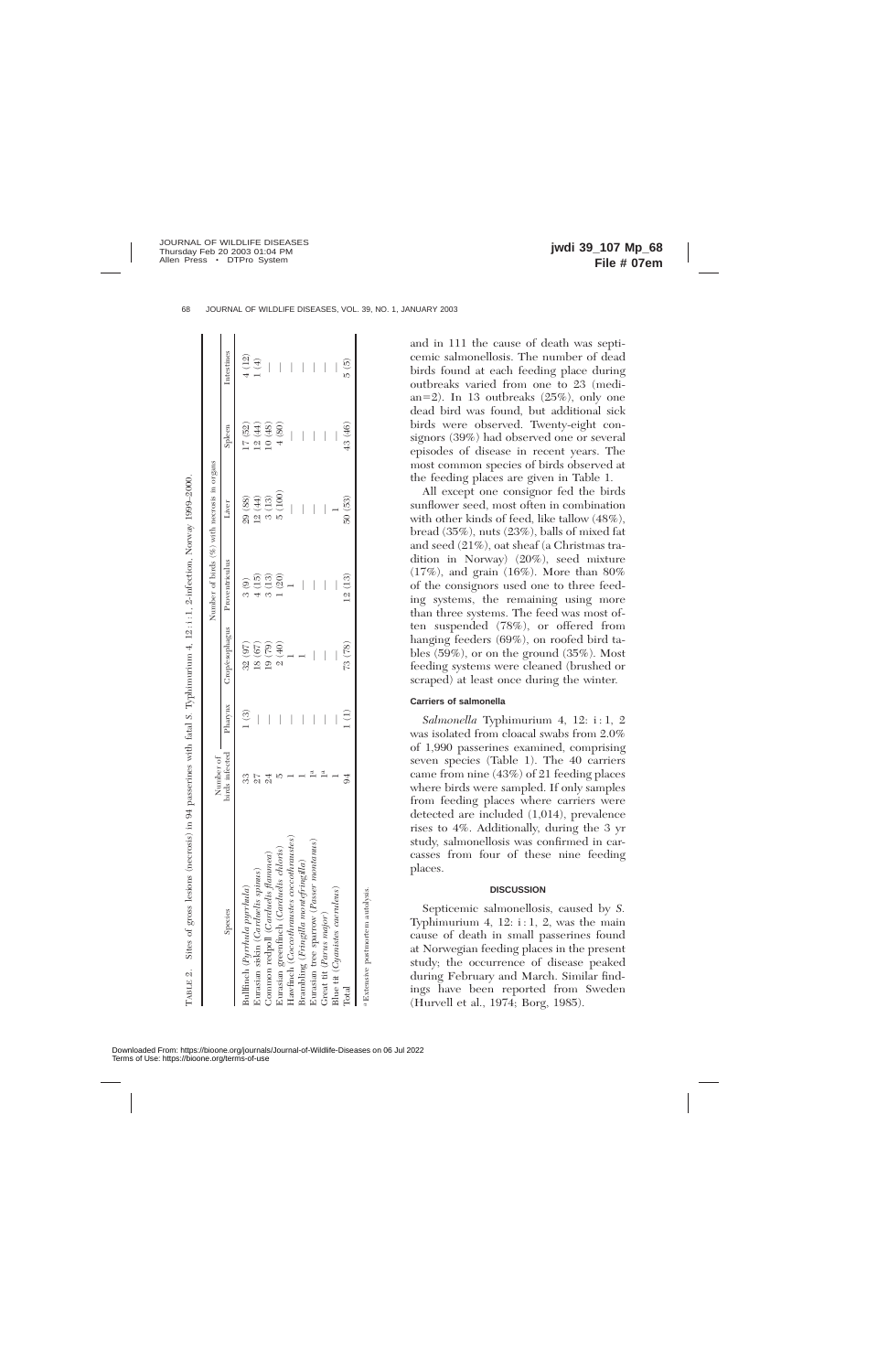

FIGURE 1. Bullfinch (*Pyrrhula pyrrhula*) with extensive and confluent necrosis in the crop wall protruding into the lumen.

Our study supports earlier findings that finches, like bullfinch, Eurasian siskin, common redpoll, and greenfinch, are particularly susceptible to *S.* Typhimurium infection (Englert et al., 1967; Schaal and Ernst, 1967; Borg, 1985; Routh and Sleeman, 1995; Daoust et al., 2000). Reports of disease in common redpolls are restricted to the Scandinavian peninsula (Borg, 1985) and North America (Daoust et al., 2000), probably reflecting the circumpolar



FIGURE 2. Observations of sick and dead birds at feeding places by month, reported by consignors of dead birds confirmed to be cases of salmonellosis, Norway 1998–2000.

distribution of this species (Cramp and Simmons, 1994). Although the great tit and blue tit (*Cyanistes caeruleus*) were common species at most of the feeding places in the present study, salmonellosis was confirmed only in four individuals. In Norway and Sweden, only 5% of dead great tits examined during more than 30 yr died from salmonellosis (Borg, 1985; Refsum et al., 2002). The explanation for the lower number of fatal infections in tits, compared to finches, may lie in a greater resistance to infection in tits, or behaviour at the feeding place resulting in less exposure to the bacterium. Gregarious species like finches, siskins, and sparrows often seek feed on the ground, potentially contaminated by droppings from infected birds. These birds also probably run a greater risk of being infected, since they often stay for a prolonged time at the feeding place (Englert et al., 1967; Cornelius, 1969; Hurvell and Jevring, 1974; Daoust et al., 2000). Tits usually pick food, often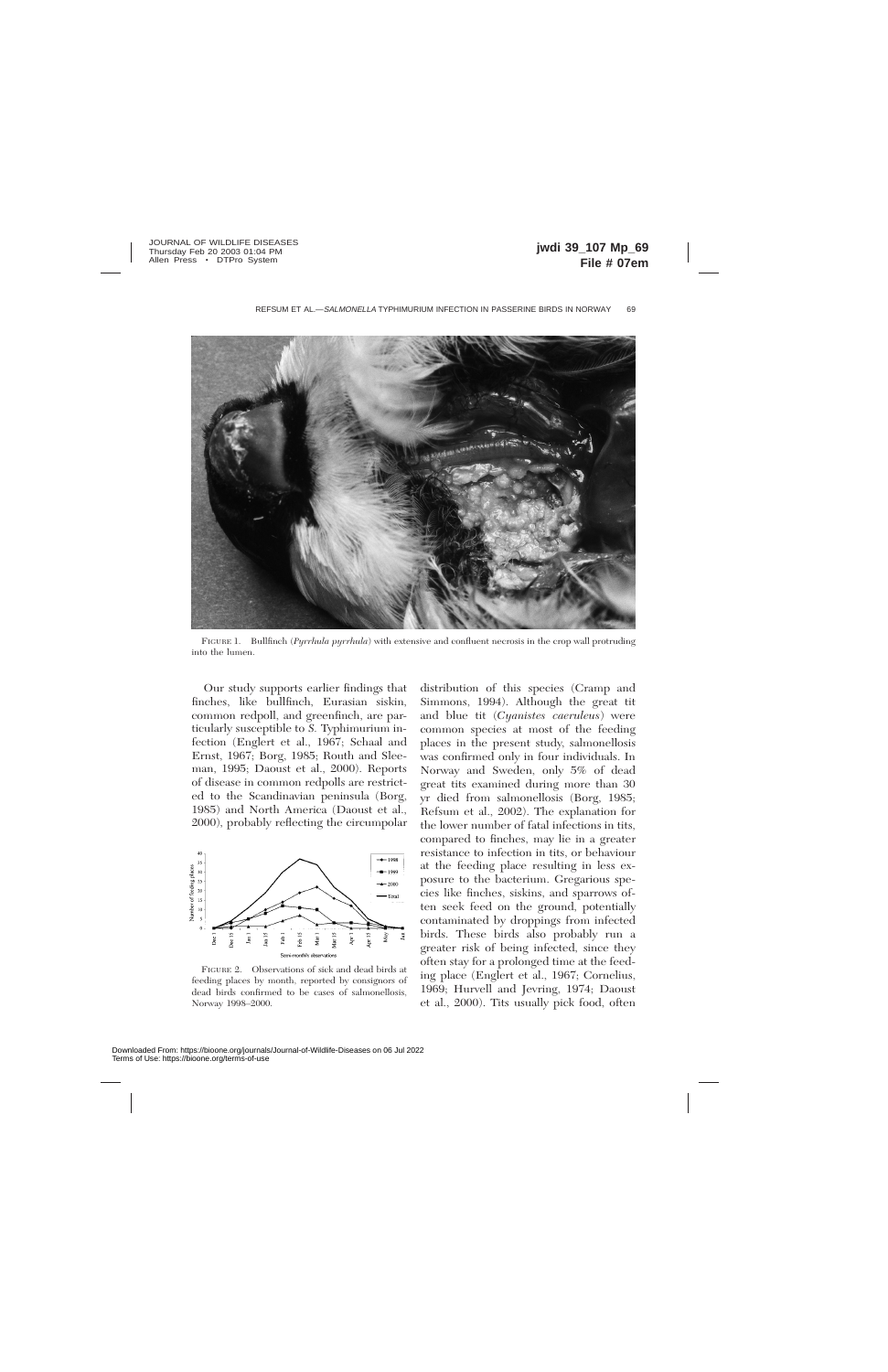from suspended feed or hanging feeders, and fly off the feeding place to consume it elsewhere. In addition, the way the birds eat seed might be important. Finches and siskins can hold several seeds in their bills and husk them one at a time (Newton, 1972), while tits process feed by pecking it while held between the feet. Thus, in contrast to finches, tits may be less exposed to potentially contaminated hulls. Whether there actually are species differences in resistance or not, needs further clarification.

Common lesions in cases of fatal salmonellosis were necrosis in the crop/ esophagus, liver, and spleen, as well as splenomegaly. These lesions were reported in other studies (Kösters and Scheer, 1967; Englert et al., 1967; Hurvell et al., 1974; Pennycott et al., 1998; Daoust et al., 2000). We also found necrosis in the proventriculus. The most constant and extensive lesion was necrosis in the crop/eosophagus. In four birds, the bacterium was isolated from lung, heart blood and liver, but not in intestine, suggesting that the bacterium can be invasive in the upper part of the digestive tract. This was proposed by Daoust et al. (2000). The crop stores food when the gizzard is full (King and McLelland, 1984), providing the opportunity for bacterial invasion through the crop mucosa. Species, such as finches, that stay at the feeding place and fill up the crop in a short time may be prone to invasion of the crop by the bacterium, compared to species, such as tits, that seize food and fly off to consume it elsewhere.

The great majority of the salmonella-infected birds in this study had gross organ lesions that histologically represented sites of subacute inflammatory processes. These observations support the work of Daoust et al. (2000) that septicemic infections in passerines caused by *S.* Typhimurium normally take a subacute course. However, in the present study, there were also a few birds with no grossly visible lesions, the infection being characterized by acute necrosis in the organs. Thus the course of disease may be acute, or even peracute in some birds.

The overall prevalence of salmonella carriage found in the present study (2.0%) was probably an underestimation, due to sub-optimal sampling method, using cloacal swabs. The primary carrier species were identical to those species most often suffering from salmonellosis. No carriers were found among 485 tits (*Parus* sp.) examined. This result supports our recent hypothesis, that tits are less exposed to the bacterium. Other surveys of passerines have shown varying prevalences from 0–8.3 % (Wilson and MacDonald, 1967; Goodchild and Tucker, 1968; Tizard et al., 1979; Čížek et al., 1994; Morishita et al., 1999). However, with one exception (Tizard et al., 1979), none of these studies provide explicit information as to whether or not the samples were collected from birds caught at private feeding places.

The high prevalence of salmonella infection in passerines during winter in the present study is in accordance with earlier studies from Europe (Englert et al., 1967; Cornelius, 1969; Hurvell et al., 1974; Borg, 1985;) and North America (Faddoul et al., 1966; Wobeser and Finlayson, 1969; Daoust et al., 2000). The apparent seasonal occurrence may be biased to some extent by the fact that the public mainly feed, and thus closely observe, the birds during winter. On the other hand, most birds live dispersed during summer, reducing the possibility of salmonella transmission between birds. Additionally, they are in good condition in summer due to the availability of varied nutrient-rich feed, which presumably makes them less susceptible to fatal infection. However, the occurrence of sporadic or epizootic cases of fatal salmonellosis has been reported during the summer (Hudson and Tudor, 1957; Faddoul et al., 1966; Schaal and Ernst, 1967; Wobeser and Finlayson, 1969; Pennycott et al., 1998; Daoust et al., 2000). All cases were found at feeding places. Contaminated feeding places may facilitate transmission of pathogens be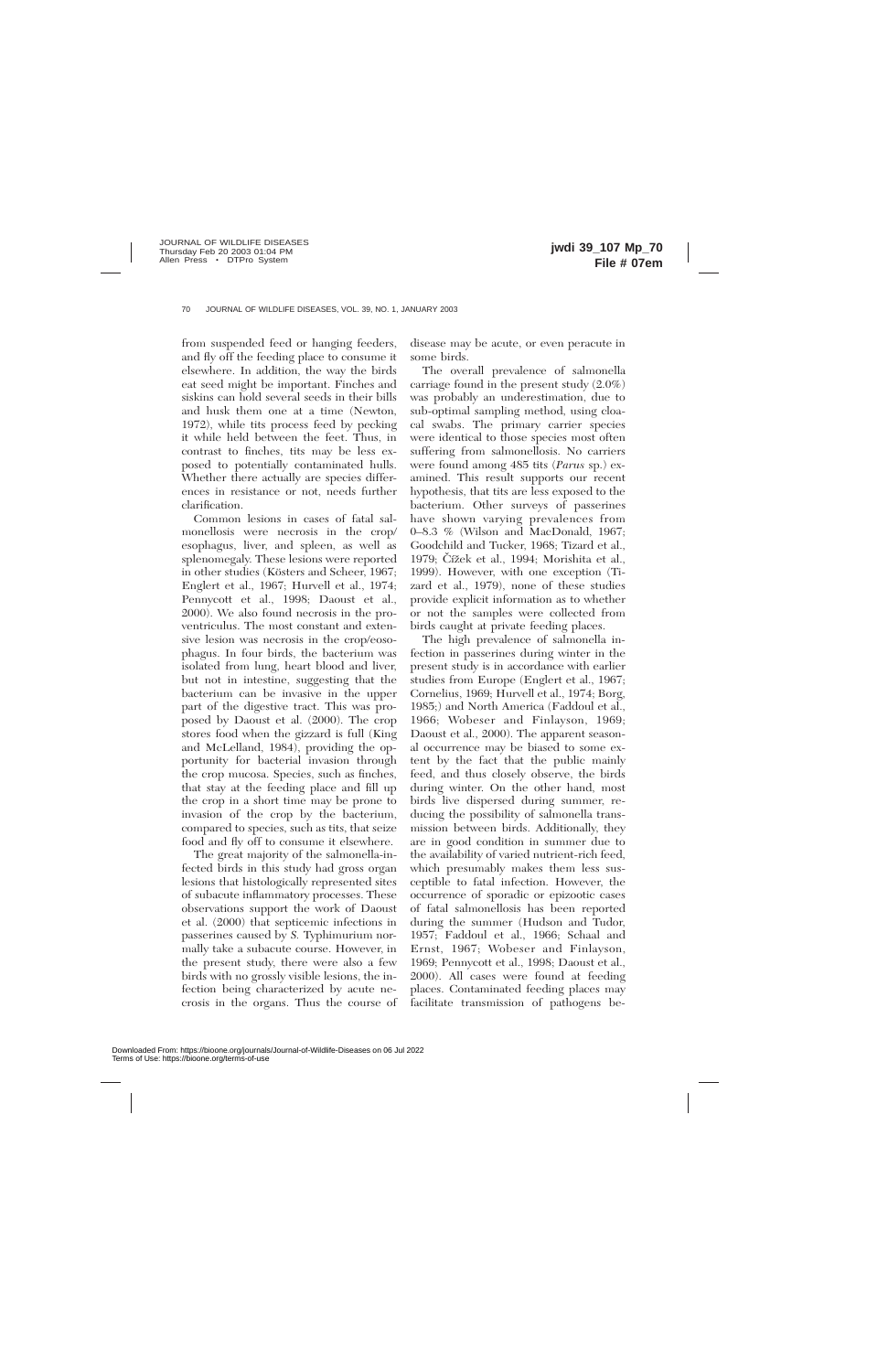tween birds at any time of the year, but summer feeding of birds is not common in Norway.

Contaminated feeding places seem to play an important role in the epizootiology of salmonellosis in passerines (Greuel and Arnold, 1971; Locke et al., 1973; Borg, 1985; Pennycott et al., 1998). Crowds of birds visit feeding places during the winter season, running a risk of being infected indirectly from healthy carriers or sick birds. In our study, carrier birds and disease outbreaks occurred all over the country. Approximately half the consignors reported previous observations of sick or dead birds consistent with fatal salmonellosis, thus indicating a possible continuous local source of infection. In a follow-up investigation of two feeding places, at which more than one outbreak was reported in recent years, we isolated *S*. Typhimurium 4, 12: i: 1, 2 from feed on the ground and on the bird table, from remnants of old food, and from the soil (data not shown). Similar findings have been reported from Germany (Kösters and Scheer, 1967; Schaal and Ernst, 1967). The bacteria may survive for months in moist soil, feces, and water (Hess et al., 1974; Murray, 1991; Böhm, 1993). Thus, the bacterium may survive from one year to another, potentially causing new infections in birds.

In most studies, salmonella have not been isolated from fresh bird feed in Norway (Anonymous, 1965–2000) nor elsewhere (Englert et al., 1967; Schaal and Ernst, 1967; Wobeser and Finlayson, 1969; Borg, 1985). Moreover, if feed constituted a primary source of infection, one would expect several serovars to be involved. Only *S.* Typhimurium 4, 12: i : 1, 2 has been isolated from birds suffering from salmonellosis in Scandinavia (Anonymous, 1965–2000; Borg, 1985). In our study, all but one consignor fed sunflower seed. This may enhance the risk of salmonella exposure, since the birds often scatter this seed on the ground where it can be easily contaminated by droppings.

The present study has shown that car-

rier birds are probably important in maintaining a source of infection, causing sporadic cases or local epizootics of salmonellosis in passerines by contamination of feeding places. However, the influence of environmental factors in the epidemiology of extensive epizootics still remains poorly understood.

# **ACKNOWLEDGMENTS**

We thank the Norwegian Zoological Society and the Norwegian Ornithological Society for publishing the requests for people to report bird mortality. We thank the consignors for collecting and submitting birds for laboratory examination and for completing the questionnaires. We are also grateful to the 21 voluntary local ornithologists who performed the carrier investigations. We thank A. Stovner and K. Nordby for technical assistance in connection with postmortem and bacteriologic investigations. Financial support was provided by Sørlie's Foundation.

# **LITERATURE CITED**

- ANONYMOUS. 1965–2000. Records of bacteriology and wildlife pathology. National Veterinary Institute, Oslo, Norway.
- ANONYMOUS. 1991. Nordic Committee on Food Analysis. Salmonella; Detection in food. Method no. 71, 4th Edition, National Veterinary Institute, Oslo, Norway.
- BÖHM, R. 1993. Behavior of selected salmonellae in the environment. Deutsche Tierärztliche Wochenschrifte 100: 275–278 [In German].
- BORG, K. 1985. Spread of infection through wild animals-account of a 35-year study. Svensk Veterinärtidning 37: 111–128 [In Swedish].
- BOUVIER, G., H. BURGISSER, AND P. A. SCHNEIDER. 1955. Observations on diseases in game, birds and fish in 1953 and 1954. Schweizer Archiv für Tierheilkunde 97: 318–325 [In French].
- BRITTINGHAM, M. C., S. A. TEMPLE, AND R. M. DUN-CAN. 1988. A survey of the prevalence of selected bacteria in wild birds. Journal of Wildlife Diseases 24: 299–307.
- Čížek, A., I. Literák, K. Hejlí Ček, F. Treml, and J. SMOLA. 1994. Salmonella contamination of the environment and its incidence in wild birds. Journal of Veterinary Medicine 41: 320–327.
- CORNELIUS, L. W. 1969. Field notes on salmonella infection in greenfinches and house sparrows. Journal of Wildlife Diseases 5: 142–143.
- CRAMP, S., AND K. E. L. SIMMONS. 1994. Handbook of the birds of Europe, the Middle East and North Africa, Vol. VIII, Oxford University Press, Oxford, UK, pp. 639–661.